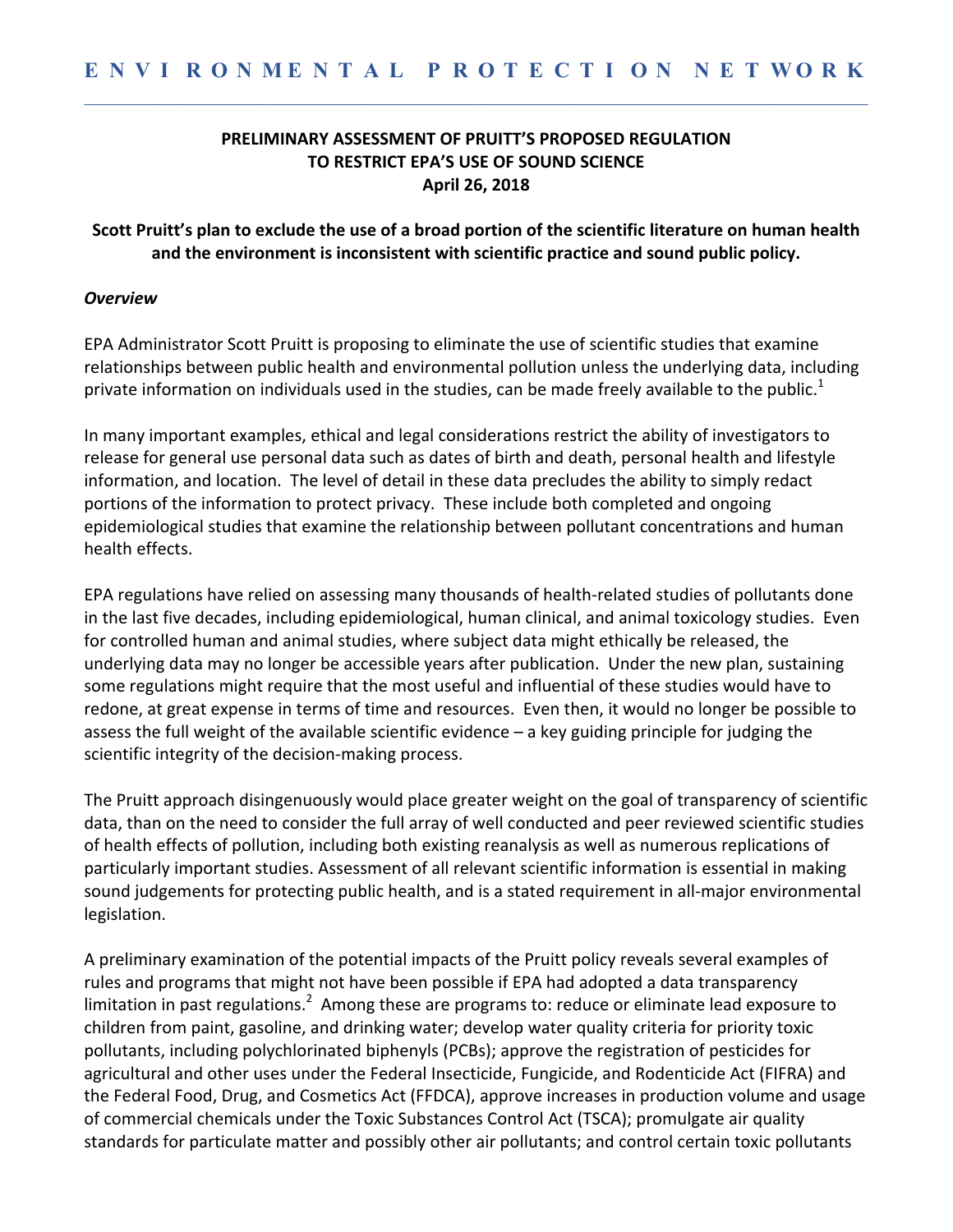in air, drinking water, and solid wastes. If this misguided policy had been in effect 20 years ago, the nation might have forgone programs that are preventing over 50,000 premature deaths each year.<sup>3</sup>

The Pruitt proposal ignores both available approaches embraced by the scientific community and the record of past EPA assessments, which reveal alternative methods for ensuring the credibility of potentially useful scientific studies. These include both reanalysis by competent third party investigators and replication of studies using different data sets and conducted by different researchers. This is the approach followed for two epidemiology studies on fine particles and mortality that were originally published in the 1990s, where the availability of underlying health data became an issue. The organizations holding the confidential health data made them available to independent, experienced third party investigators for reanalysis, under the management of the Health Effects Institute (HEI), which is jointly funded by EPA and industry.<sup>4</sup> More importantly, in the intervening years other investigators have published many studies that essentially replicate the original findings using different data sets.<sup>5</sup> The most recent of these used a Medicare database that is available for any research group that can guarantee confidentiality of the personal data.<sup>6</sup> This study found even larger effects of fine particles down to at levels below EPA's current standards. Yet even this powerful new study could not be evaluated under the Pruitt policy.

In summary, the Pruitt data proposal appears to be more aimed at suppressing the use of important scientific information to support regulations and cost benefit analysis, than over any valid concern that the study results should be viewed as faulty because the underlying data are not publically available. Indeed, use of the more recent scientific results on air pollution would show that the benefits of certain regulations the Agency has recently proposed to withdraw are greater than the costs, and similar to those found in the studies EPA originally used for its benefits analysis. Pruitt's new policy is neither necessary nor consistent with the nearly fifty-year responsibility of the Agency to protect public health and the environment.

### **The Issues: Transparency and Reproducibility**

EPA Administrator Scott Pruitt is proposing to codify a new policy that would restrict EPA's use of certain scientific studies in rulemakings and regulatory impacts analyses.<sup>1,7</sup> In a reversal of the longstanding approach taken by EPA and other federal agency science assessments, Pruitt would not allow regulators to consider any scientific study that does not provide public access to all of their raw data, including private information on individuals included in such studies. As EPA has noted, this policy mirrors that of recent legislative proposals on the issue. This legislation and the Pruitt proposal are intended to ensure that underlying data be not only publically available, but also "reproducible." Congressional supporters of such legislation would apply these restrictions to any EPA assessment of hazard, exposure, risk, or regulatory impact assessments, or for supporting any rule or guidance.<sup>2</sup>

Proponents disregard the difficulties and limitations such proposals would place on the EPA's mandates to consider the broad range of available scientific information, as well as to support research that takes advantage of the best available sources of data for study. Some of the most useful information regarding health effects comes from real world (epidemiological) and laboratory (clinical) studies of human subjects, in which detailed information can be collected regarding health, lifestyle, medical status, location, and more about participants can be collected. For many relevant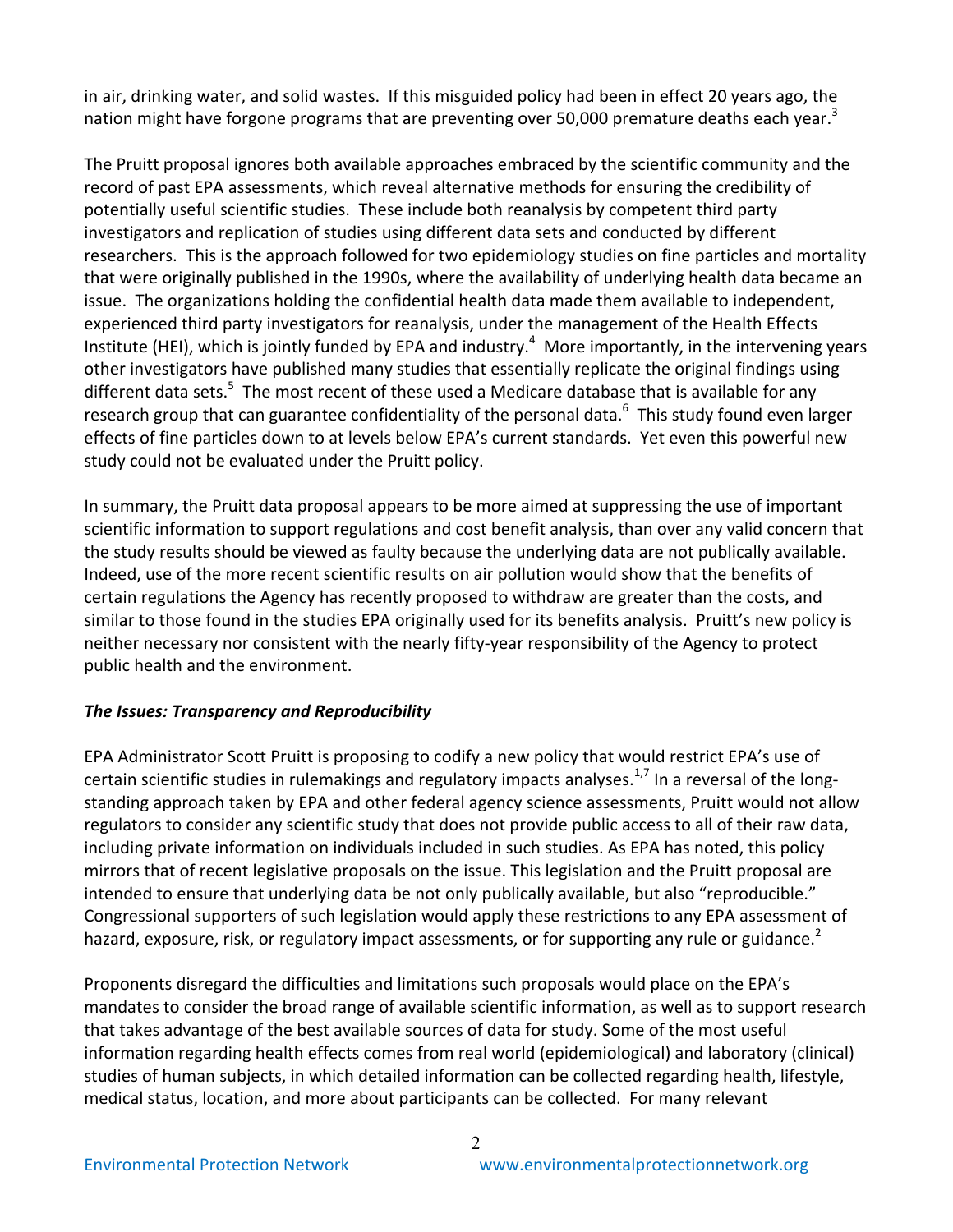epidemiology studies, ethical and legal considerations restrict the ability of investigators to release for general use personal data such as dates of birth and death, personal health and lifestyle information, and location. The level of detail in these data precludes the ability to simply redact portions of the information to protect privacy. Moreover, some of the broadest and most detailed health data come from organizations that, to protect the privacy of participants, will not allow investigators to provide the data to others.

In general, the publicly available health survey data recommended by some typically omit not only the identity of subjects, but otherwise useful details that could be used to identify them, such as location. Limiting EPA's research and review only to studies based on publically available data not only reduces the quality and scope of scientific inquiry and assessment, but also as discussed more fully below, is not necessary to ensure the integrity of the most important studies. More specific examples of the problems and limitations presented by this requirement are presented in the next section.<sup>\*</sup>

Understood literally, the additional requirement that studies be "reproducible" could be interpreted in such a way as to eliminate even more environmentally relevant scientific literature from consideration. Examples of observational studies that cannot be reproduced include the class of "intervention" studies based on unique events such as a severe weather induced air pollution increase,<sup>8</sup> decreases in emissions caused by a strike<sup>9</sup> or special event restrictions,<sup>10</sup> and oil spills.<sup>11</sup> Such studies have been particularly useful in making conclusions about causal relationships between environmental pollution and effects. Other studies that are not directly reproducible include both ongoing long-term or older epidemiology studies that include pollution exposures that no longer exist.

As discussed more fully below, it is clear that neither Administrator Pruitt nor the sponsors of comparable legislation have conducted a full evaluation of unintended consequences, which might result in the loss of substantial amounts of information that have supported decisions on multiple existing regulations for air, water, solid waste, pesticides and other toxic substances, as well as conflict with existing legislative mandates and interfere with the integrity of the scientific process. For these and other reasons, a broad coalition of American science, engineering, and academic institutions<sup>12</sup> and others have opposed the proposed legislation.

By singling out EPA for such restrictions, these proposals display a strong distrust and ignorance of environmental science, one that seems based more on concerns about policy implications of the available results than on any real concern about transparency of science in general. For example, the EPA administrator has repeatedly challenged the broad scientific consensus regarding the likely impacts of climate change in this century, which is in conflict with his goal of expanding the extraction and use of coal and other fossil energy.<sup>13</sup>

The supporters of recent legislation to restrict the use of scientific information have focused specific attention and misinformation on EPA's use of two air pollution epidemiology studies in regulatory impact analyses that conclude air pollution benefits exceed costs for multiple air regulations, including the Clean Power Plan aimed at reducing carbon emissions from power plants. As discussed

 <sup>\*</sup> Examples of such survey data discussed below include the American Cancer Society and the Medicare database.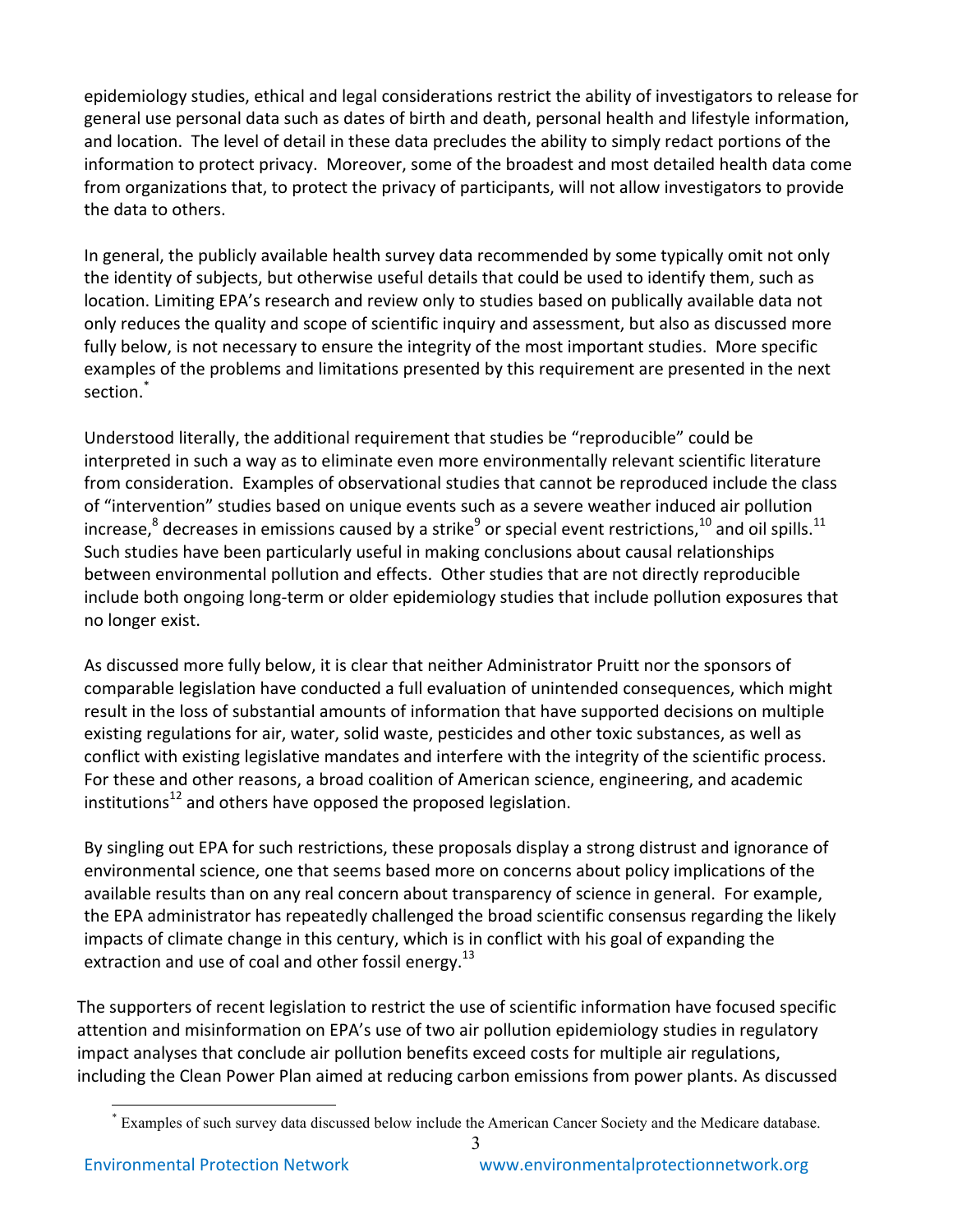more fully below, they ignore that since publication in the mid 1990s, these studies were successfully reanalyzed by third party scientists, who were given access to the data, and that multiple newer studies have largely replicated the major results using a variety of alternative sources of health data. Replication of original study results by different investigators using different data has traditionally been viewed as a sufficient basis to rule out some kind fundamental bias or error in the original study. Contrary to Pruitt's implication,<sup>1</sup> the scientific record over the last 20 years shows there is no "crisis of replication" in air pollution epidemiology.

#### **Preliminary assessment of potential impacts of the Pruitt Policy**

This section provides a preliminary examination of the potential impacts of applying arbitrary restrictions on the use of peer reviewed scientific information for EPA regulations and risk and benefit assessments. Conducting a complete examination of such impacts should have been the first order of business, well before signaling the impending policy decision on EPA's news release page.<sup>1</sup> While no formal EPA analyses of such policy have been made public, the Congressional Budget Office (CBO) consulted with the Agency in their own analyses of related legislation, H.R.  $1030^{14}$  in 2015 and H.R.  $1430^{15}$  in 2017. The 2015 analysis assumed that EPA would reduce the number of studies it relied on by half, but would still need to expend \$250 million/year initially in an effort to determine data availability, and where necessary pay for obtaining and disseminating it. CBO did not assess the impacts of losing influential studies where data could not be made available for various reasons.

In the 2017 analysis, CBO estimated a cost ranging from 1 million to 100 million dollars per year, depending on the approach taken by EPA in assessing studies. They determined that meeting H.R. 1430 requirements would cost EPA an average of \$10,000 per study. EPA officials told CBO that the Agency would likely greatly reduce the number of studies it relied on and would not take on the cost of disseminating the underlying data.<sup>15</sup> The Pruitt proposal reiterates EPA's plan to focus on a more limited number of studies. Under these assumptions, CBO suggested costs could be as low as \$1 million/year, but again did not assess the potential implications for existing or future regulations. An unofficial draft response to CBO questions from unidentified EPA staff strongly disagreed with the lower cost estimates, and expressed concern that the legislation would prevent EPA from using the best available science.<sup>16</sup> This response was not forwarded to CBO.

### *Nature* of studies that could be excluded

Based on the proposal, the Administrator clearly would require that any study used to support a major regulation, risk or cost-benefit assessment by EPA would have to provide free access to all requests to underlying data and detailed methodology used in producing a peer reviewed publication. This restriction would eliminate use of the following:

- Human studies using data sources that contain protected private medical, lifestyle, location, and other information
- Studies that invoke confidential business information and protected intellectual property of researchers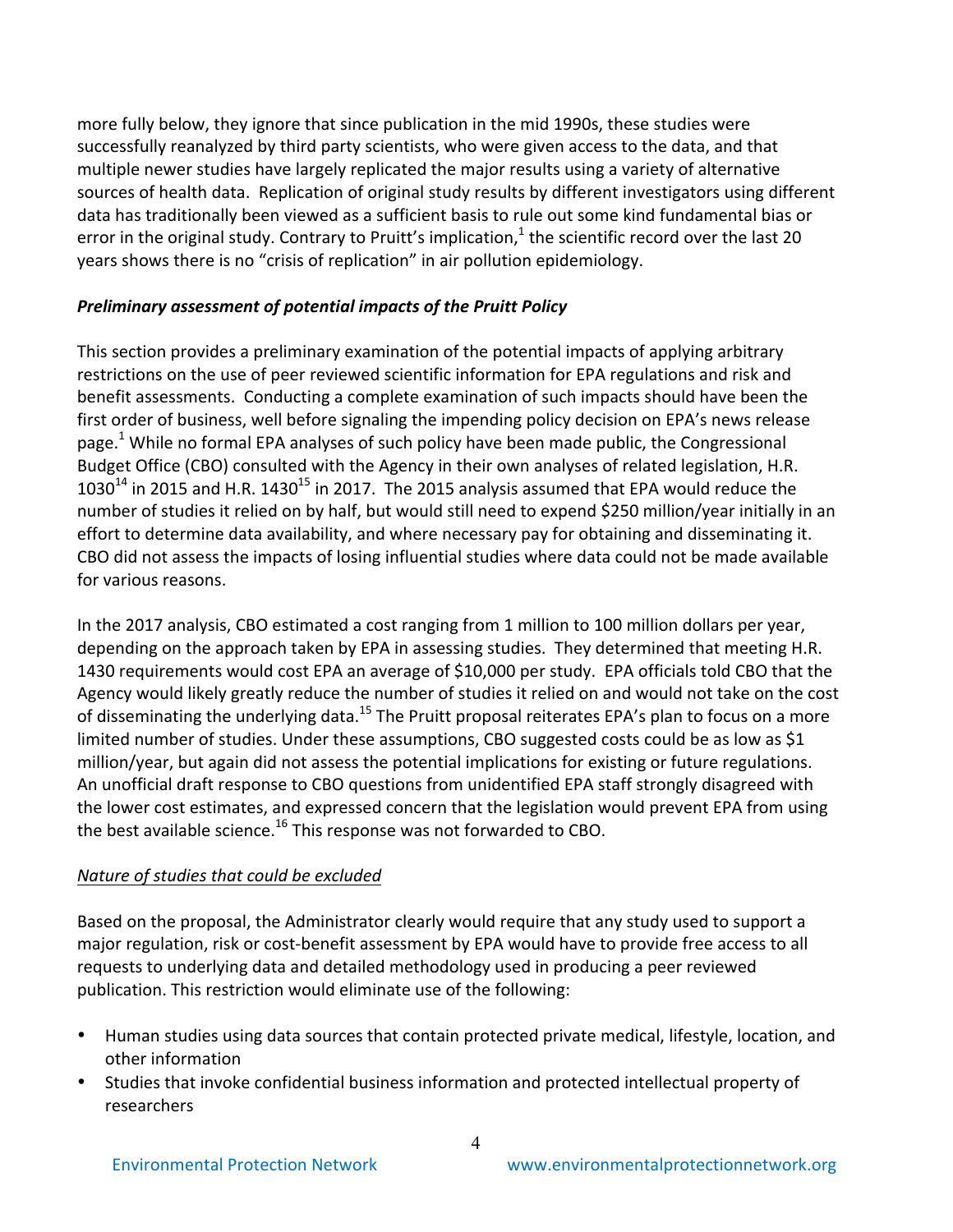- A potentially large number of older studies for which the original data sets were either not maintained, lost, or stored on media that can no longer be accessed
- A potentially large number of human and animal studies published by independent investigators, who could refuse to incur the time and expense required to reformat their original raw data and produce a step by step guide to their methodology beyond the summary given in their peer reviewed paper

As noted above, recent legislation and the EPA proposal would add a second overarching requirement, which is that studies EPA uses must be "reproducible." It is less clear how the Pruitt proposal, which appears modeled after the legislation, would implement that requirement. Neither the legislation nor the proposal defines "reproducible," and are in fact not clear on how broadly this goal might be applied. Taken literally, requiring studies be reproducible as well as 'transparent' would exclude the use of the following:

- Studies of the effects of natural or human-induced disasters and interventions on health and the environment
- Studies of human exposures historically high concentrations of environmental pollutants or to occupational exposures that could not ethically be reproduced

The following preliminary assessment reveals several examples of rules and programs that might not have been possible if EPA had adopted this approach in past regulations.

# 1) Protecting Children's Health: Regulation of Multiple Sources of Lead Exposure

Lead is a heavily-studied pollutant, and a partial regulatory success story. Many federal programs are in place, which have drastically decreased the average blood lead levels in children over decades.<sup>17</sup> Nonetheless, the urgent need for updated regulations has been highlighted by EPA's Children's Health Protection Advisory Committee (CHPAC) in March 2017 and by EPA's National Drinking Water Advisory Council (NDWAC) in December 2015. Under court order, EPA must propose an updated rule on lead in soil, dust and paint this year. In addition, EPA will propose an updated lead and copper rule for drinking water by 2020.

Lead exposure comes industrial sources, drinking water distribution systems, the residential environment, and more. EPA considers basic health research, epidemiologic studies, and exposure studies including how lead enters the environment and bloodstream, the relative importance of various exposure pathways, and how housing and lifestyle affect the severity of exposure and possible solutions.

Many of the foundational lead studies analyzed children with higher exposure and blood lead levels than are commonly seen today. Requiring that studies on lead be reproducible would be unethical and dangerous, as it would mean dosing children with lead to study the resultant effects, or placing them in heavily leaded environments to study the resultant blood lead levels. Requiring that all data be released in the name of transparency would be similarly unethical and would violate patient confidentiality agreements  $-$  the raw data contains confidential medical, housing,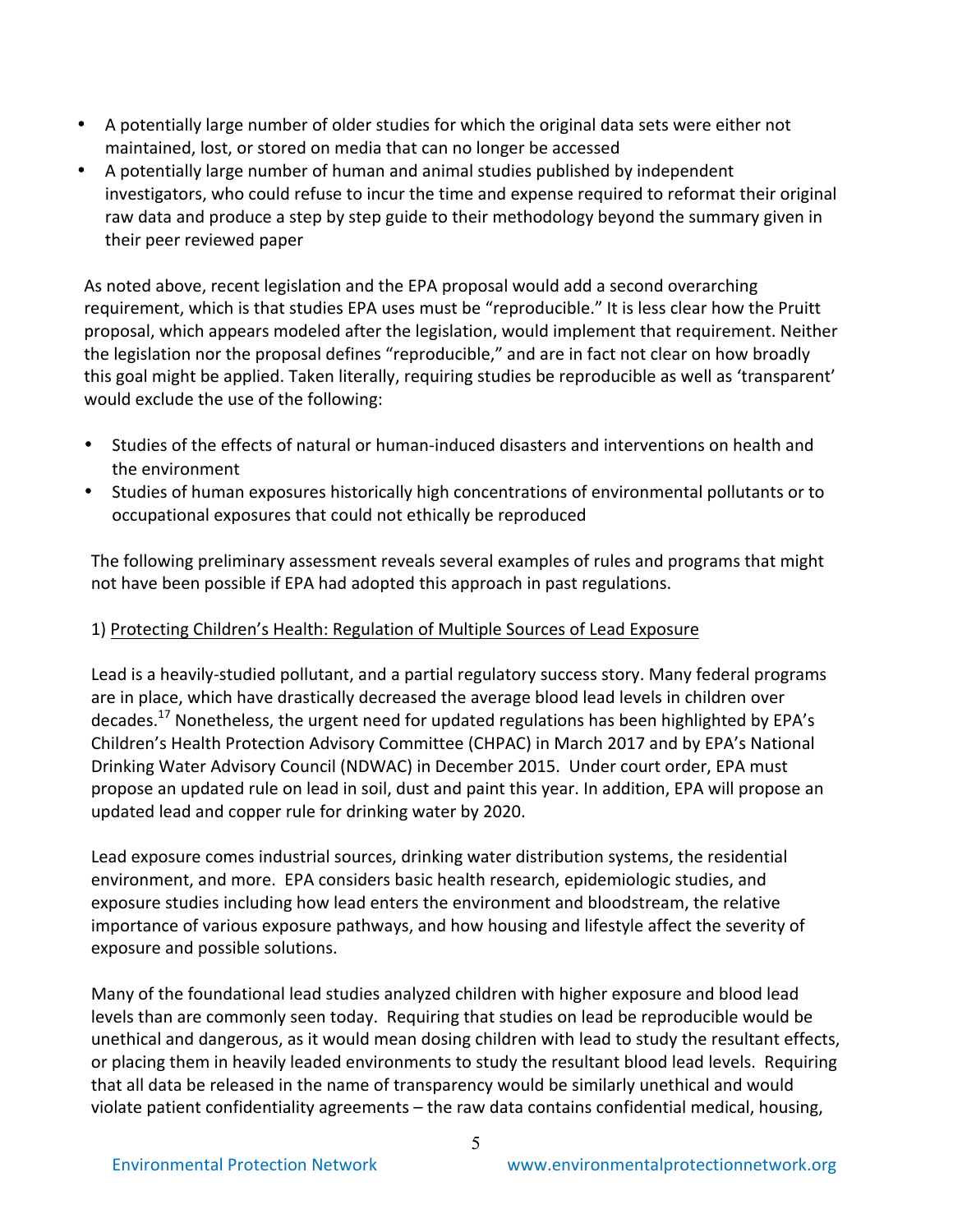educational, and other information. Redacting such information, even where possible, could cost researchers significant time and expense.

Such a policy shift is also unnecessary. EPA typically relies on the overall weight of evidence prior to developing regulations, rather than on individual studies. For the 2000 Risk Analysis<sup>18</sup> to support standards for lead in paint, dust, and soil, EPA relied on well over 300 references, including the EPA Air Quality Criteria documents for lead, which itself relied on even more studies. Some researchers already share and re-analyze data from colleagues to explore and confirm results. Some have performed meta-analyses<sup>19</sup> to confirm overall trends and to diminish the influence of outliers. In an ordinary assessment of scientific validity, such diligence would be sufficient to show that an association is not due to investigator bias.

Making raw data available from all studies considered would result in significant costs and limitations for risk assessment and policy decisions. These are issues EPA has not yet examined. Data may have been gathered over many years, by many different researchers, in many different countries, and may be quite vast, owned by different research teams with differing priorities and obligations, and stored in different ways. In some cases, data may have been lost to history or in unreadable storage media. One example of a possible regulatory issue would be the 2006-2008 lead air standards, which were based in part on a pooled analysis, for which two of the seven primary investigators refused to provide the raw data to the public. Even when researchers are open to sharing data, there is a significant cost to preparing the data for public consumption; this would be an especially difficult burden for investigators whose research has been done prior to this type of policy being in place.

It is especially problematic that the Pruitt policy would place EPA apart from federal partners:

- The Centers for Disease Control and Prevention (CDC) has responded nimbly to advances in lead research and, acknowledging that no safe level of lead in blood has been identified, has identified a "reference level"<sup>20</sup> to define especially high-risk populations and geographic areas most in need of primary prevention. Even some of the studies that the Federal government's most respected lead advisory group (CDC's Advisory Committee on Childhood Lead Poisoning Prevention) used to develop background justification<sup>21</sup> for the reference level could be made unavailable for EPA use under this policy. This means that EPA regulations could fail to adequately address CDC's high-risk exposures, and that EPA cost-benefit analyses could be precluded from considering some CDC health effects. State childhood lead poisoning prevention programs across the country, which rely on CDC guidance to focus their work but which may use EPA risk reduction guidance to guide their responses, may experience a disconnect.
- Both EPA and U.S. Department of Housing and Urban Development (HUD) regulate similar residential sources of lead (paint, soil, and dust). This policy shift increases the potential for disparate treatment and public confusion stemming from those situations. For example, EPA regulates lead hazards in private housing, and HUD does the same in public housing, including Federally-supported units in private buildings. While there may be policy reasons to treat these types of housing differently, the risks are currently analyzed consistently. Should this proposal be put into place, EPA would not be able to rely on as wide a range of studies as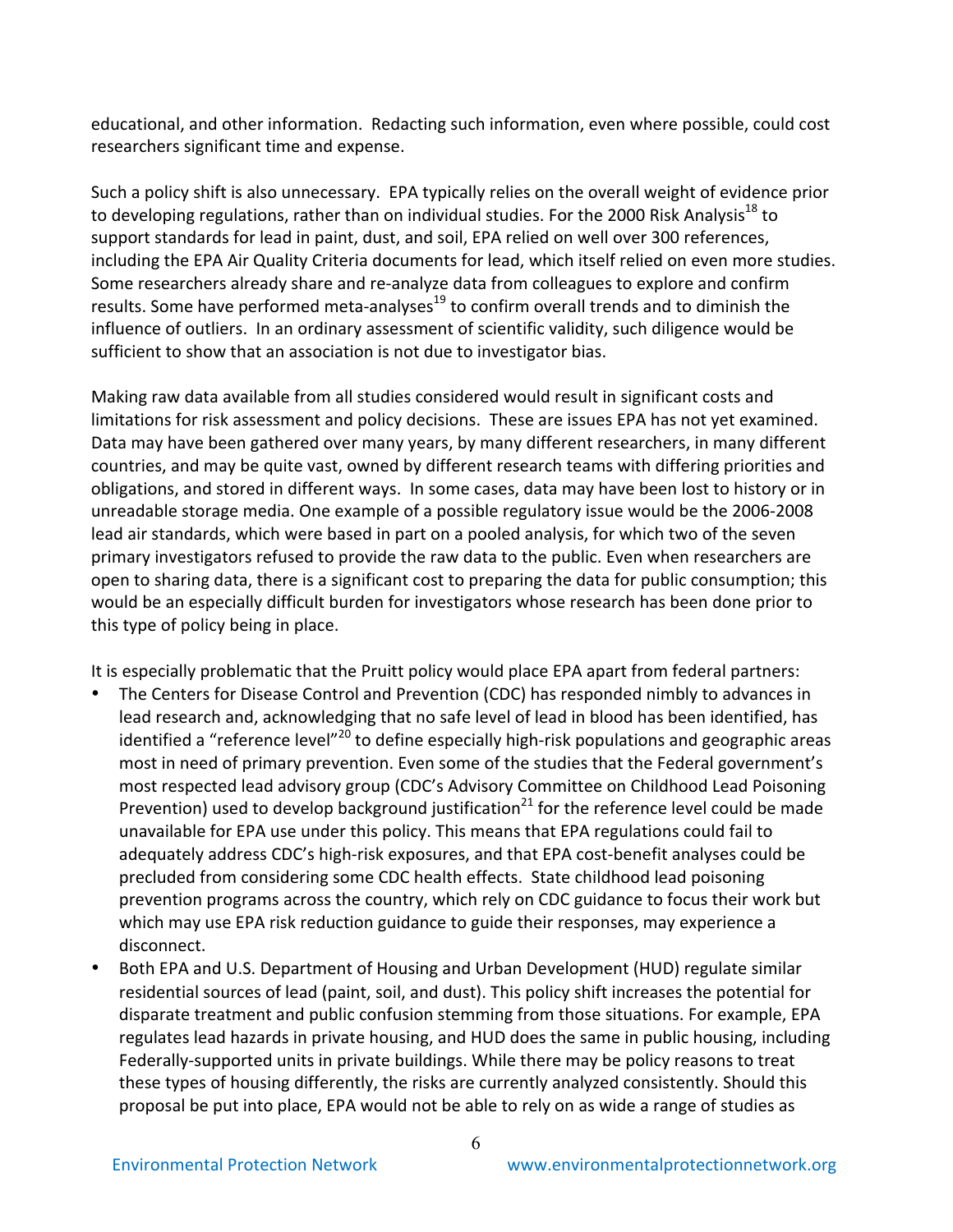would be available to HUD, which could result in different regulatory outcomes  $-$  even different risk statements - for similar, and possibly even adjacent, dwellings.

#### 2) Water Quality Criteria and Fish Consumption Advisories

Under Administrator Pruitt's new policy, EPA could be forced to roll back current water quality criteria and safe levels for fish consumption for pollutants such as methylmercury and PCBs. EPA establishes water quality criteria for priority toxic pollutants that are designed to protect people who drink the water and eat the fish from a river, lake or stream. All states either adopt EPA's recommended criteria or develop their own scientifically defensible criteria as legally enforceable instream pollutant concentrations that are used to reduce or eliminate the discharge of these pollutants to the state's waters. States also use these same criteria to develop recreational fish consumption advisories based on the level of pollutants in fish that are safe to eat.

EPA has not yet examined the full impacts of implementing the new policy with regard to which criteria and advisories might be lost, but methylmercury and PCBs, the most widespread pollutants in the U.S., will most likely be affected. EPA's water quality criteria and fish consumption advisories for methylmercury are based on human health studies conducted in the Seychelles Islands, Faroe Islands, and New Zealand.<sup>22</sup> These studies found neuropsychological effects in children exposed in utero to methylmercury in the fish consumed by their mothers. EPA's water quality criteria and fish consumption advisories for PCBs relied on several long term studies of cancer incidence in workers who had unknowingly been exposed to PCBs.<sup>23</sup> EPA also based their recommendations on other studies which followed the results of accidental high dose or cumulative low dose ingestion of certain PCBs.<sup>24</sup> All of the methylmercury and PCB studies relied on long term and transgenerational epidemiological data including confidential patient information which could not be publicly released. In addition, none of these studies could realistically or ethically be reproduced since they derive from a unique cohort studied over a long period of time, and it would be unethical to expose people to occupational or ingested pollutants.

### 3) Drinking Water Standards and Health Advisories

Under Administrator Pruitt's new policy, EPA could be forced to roll back current drinking water standards and drinking water health advisories for pollutants such as arsenic and nitrate. EPA establishes legally enforceable drinking water standards and treatment techniques for all public water systems in the U.S. Over the years, standards have been promulgated for microorganisms, disinfectants, disinfection byproducts, inorganic and organic chemicals, and radionuclides. EPA also has the authority to recommend non-regulatory drinking water health advisories, which public water systems can voluntarily choose to follow. EPA has not assessed how the requirements in the new policy might affect drinking water standards and advisories. An assessment of similar legislation (H.R. 1430) by the Environmental Data and Governance Initiative (EDGI) found that the radionuclide standard would have been blocked by multiple requirements, including availability of study data and reproducibility.<sup>2</sup> Our preliminary look suggests that the standards for arsenic and nitrate standards will most likely be affected. EPA's drinking water standard for arsenic is based on human health studies, which document skin damage and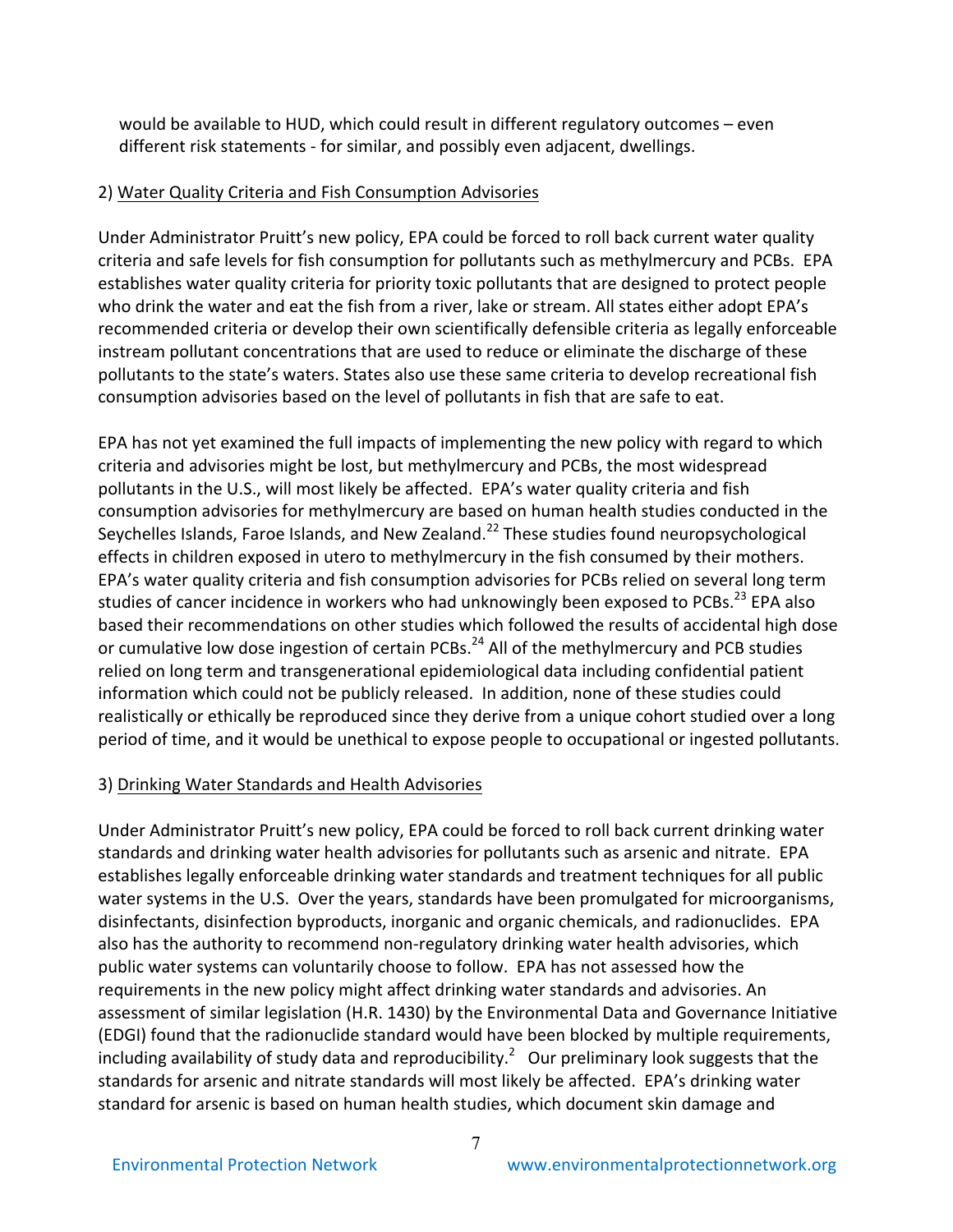possible increased risk of cancer.<sup>25</sup> EPA's drinking water standard for nitrates is based on studies of infants exposed to nitrate in the drinking water used to prepare their formula.<sup>26</sup> EPA's drinking water standard for nitrates is based on studies of infants exposed to nitrate in the drinking water used to prepare their formula. The nitrate standard is set at a level to prevent infants below 6 months of age from serious illness and, if untreated death. Symptoms include shortness of breath and blue baby syndrome. Both drinking water standards rely on epidemiological data including confidential patient information as well as old data that may no longer be available for public release. In addition, none of these studies could realistically or ethically be reproduced since they derive from a unique cohort, and it would be unethical to expose people to ingested pollutants. 

### 4) Registration of pesticides for agricultural and other uses under FIFRA and FFDCA and approval of increases in production volume and usage of commercial chemicals under TSCA

The Pruitt proposal could be implemented in a way that would be tremendously damaging to agriculture, medical care and other businesses. All of EPA's decisions relating to pesticides rest on large bodies of research and testing performed by the companies that want to sell pesticides. EPA is legally prohibited from making the pesticide companies' raw research data freely available to the general public. Much like the copyright laws that prohibit pirating videos, the purpose of this prohibition is to protect the enormous investment companies make in proving the safety of their products from being stolen by competitors. Yet, if the requirements for public disclosure of underlying data that Pruitt would place on science supporting other EPA regulations were applied to pesticide actions, EPA could not use companies' studies to show a pesticide was safe. In this case, EPA would have to ban the sale of all pesticides, including such critical products as the sterilizers and disinfectants used in hospitals; the insecticides, herbicides and fungicides that make American agriculture the most productive in the world; and the termiticides that prevent termites from destroying homes and other buildings. Rather than exclude companygenerated data from pesticide decisions, the agency would most likely exempt such data from meeting the transparency requirements of the proposed rule. It is not clear, however, why or how transparency in scientific data should be required for data supporting air, water and other regulations but not for pesticide decisions.

Similar constraints on release of confidential business information apply to some TSCA decisions, which could have similar consequences—partial or complete prohibition of production and use of chemicals for commercial purposes such as in consumer products. Currently, well over 80,000 substances on the Toxic Substances Inventory could be used in U.S. commerce and estimates of up to 20,000 of those actually are in use at any point in time. Under TSCA, EPA must make a set of findings to require testing of chemicals. If a chemical meets certain criteria related to potential harm, the Administrator has to require that such testing be conducted. Under the recent Lautenberg Amendments to TSCA, EPA was given additional testing authority to implement other sections of this act or to meet the regulatory needs of another law with respect to toxicity and exposure and to use orders or consent agreements in addition to rules to implement the testing requirements under the Act.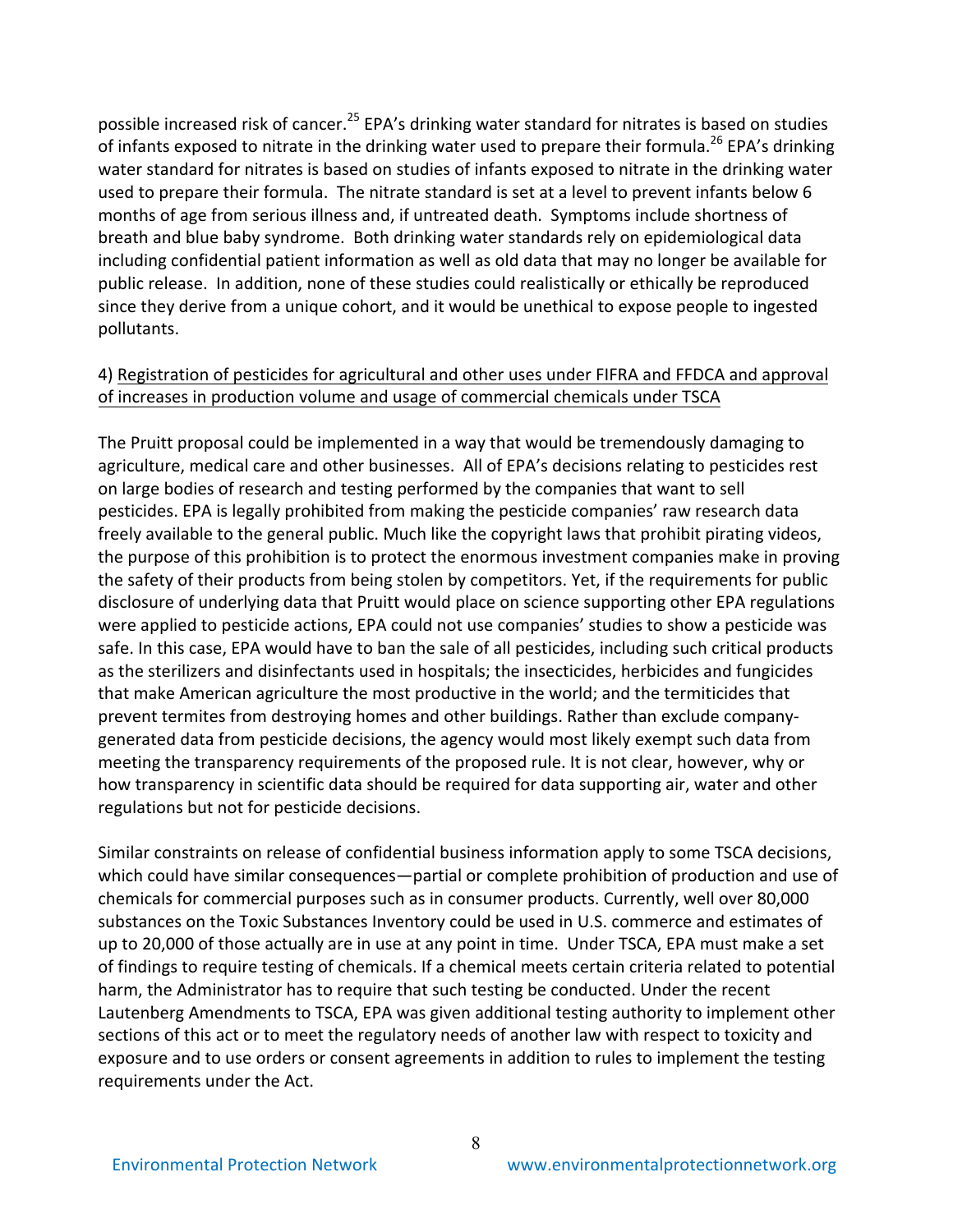The Pruitt proposal could largely prevent EPA from using existing information to make an "unreasonable risk finding" used to require testing, thus depriving EPA of one mechanism to obtain needed data. However, more significantly, it could cut the other way when EPA made the findings based on substantial human exposure or substantial release to the environment, or the finding that data are needed to make decisions under another regulatory authority (e.g. the Clean Air Act). If one of these findings were made, under the proposal, the EPA might be required to reject scientifically acceptable studies found in the peer reviewed literature or submitted in response to a proposed test rule or order. This might require millions of dollars of duplicative testing, because the data required under a rule or consent order would need to meet all of the agency's data requirements to be used to support risk management decisions and major rulemaking regarding the control of a chemical or cleanup of a hazardous site. Such duplicative testing could then burden industry with huge and unnecessary costs. Furthermore, the Pruitt proposal appears to violate the "Mutual Acceptance of Data Treaty" under which the U.S and other OECD member countries agreed to accept data generated according to internationally harmonized OECD test guidelines. This treaty was adopted to eliminate duplicative testing to save industry money and facilitate regulatory decision making.

#### 5) National Ambient Air Quality Standards: Particulate Matter

The Pruitt policy and comparable legislation are antithetical to the spirit and the letter of sciencebased process Congress envisioned for establishing National Ambient Air Quality Standards (NAAQS) in the Clean Air Act. These standards, which address six major classes of common air pollutants, are the backbone of the U.S. air quality management system.<sup>27</sup> The Act specifies that new or revised NAAQS be based on scientific criteria that "accurately reflect the latest scientific *knowledge* useful in indicating the kind and extent of all identifiable effects on public health or welfare which may be expected from the presence of such pollutant in the ambient air" [emphasis added]. Pursuant to the act, EPA's assessments of the peer-reviewed literature are reviewed by an independent committee of scientists, as well as accompanying reviews by the public. 

While details of the development and review of the criteria and standards have evolved over time, in practice, EPA has endeavored to include all relevant peer reviewed scientific studies in the process, even providing provisional assessments of relevant literature that appears after the formal scientific review has been completed.<sup>28</sup> Over the years, tens of thousands of peerreviewed studies of health effects, exposure, and atmospheric interactions, and monitoring have been included in reviews of criteria and standards. A requirement that the raw data and full methodologies be made available for all of them is both impractical and inconsistent with the legislative mandate and EPA's practice over the last 40 years.

EPA has relied largely on community epidemiology and controlled human studies in establishing the specific levels and averaging times for NAAQS, while using animal toxicology to provide supporting information on potential mechanisms of toxicity. For many of the reasons noted above, removing studies that could be excluded by the Pruitt restrictions would greatly reduce the availability of information that has proved to be relevant in assessing the consistency and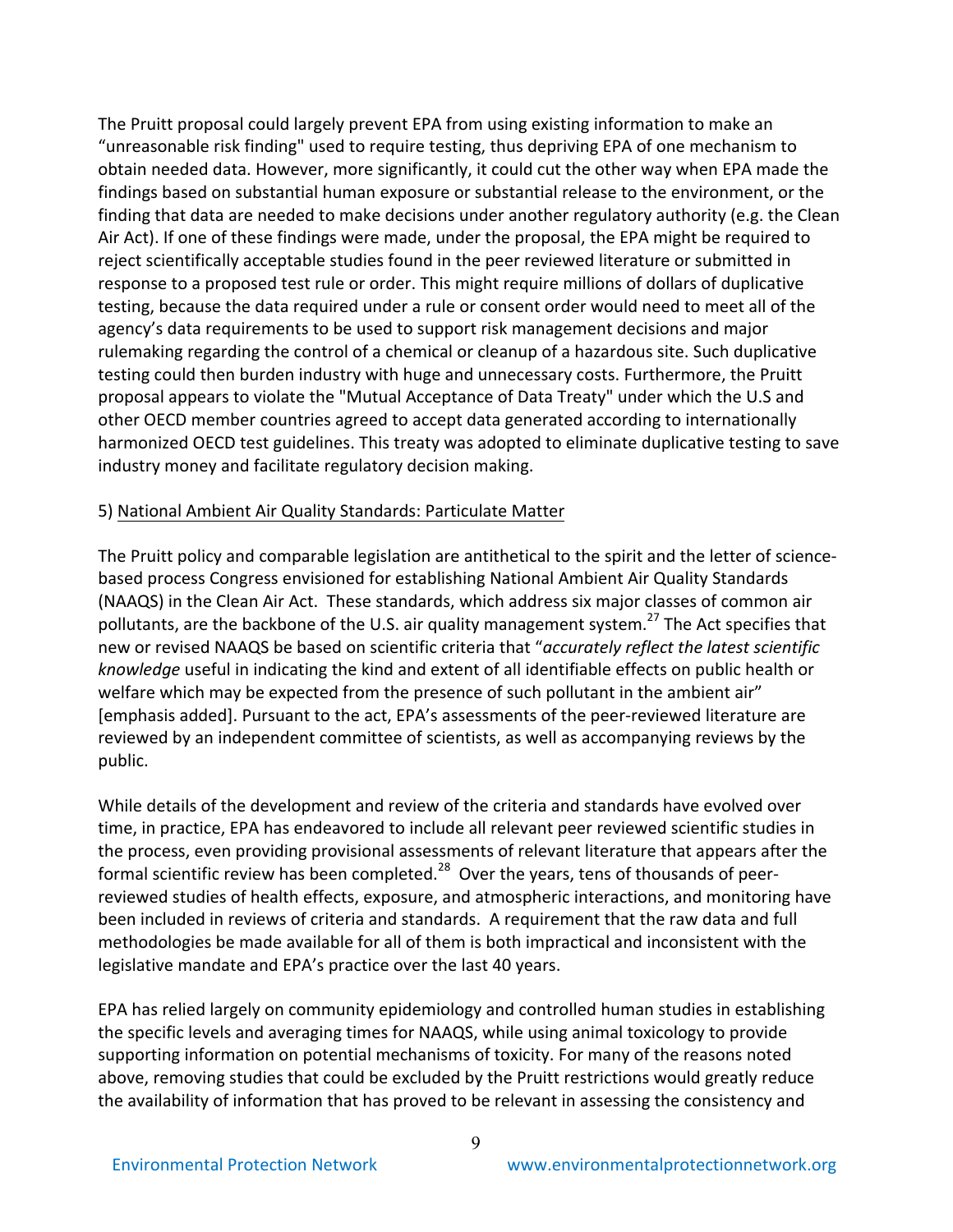coherence of evidence among studies and disciplines. While this would certainly weaken the scientific basis for maintaining or strengthening the current standards, a more comprehensive evaluation of what studies remained would be necessary to determine whether a relaxation of the any of the standards would be supportable.

A key example is the basis for the standards for fine particles (PM<sub>2.5</sub>), most recently strengthened in early 2013. Because  $PM_{2.5}$  is a mixture, the most relevant information comes from community epidemiology studies relating health effects to measured concentrations. The daily standard is based on "time-series" studies of daily mortality, hospital admissions and other health effects in selected communities. The best such studies include multiple cities. Much, but not all, of the effects data for such studies is publically available. The current long-term  $PM_{2.5}$  standard is based on the annual levels in short-term studies, as supported by the results of long-term cohort studies.<sup>29,30</sup> It is these cohort studies that have been the focus of data availability concerns, despite the fact that the first two published in the 1990's have been reanalyzed<sup>4</sup> and replicated by other investigators in dozens of additional studies using different cohorts.<sup>5</sup> EPA's integrated assessment concluded that, as of 2009, the number of large U.S. cohort studies, together with supporting evidence from other epidemiology and toxicological studies were sufficient to infer a causal relationship between long-term PM2.5 exposures and mortality and cardiovascular effects. $31$ 

Arbitrarily removing these cohort studies from consideration would clearly weaken the basis for the causality conclusion as well as the basis for an annual standard. Paradoxically, however, the level of current annual standard is based more on the annual averages in multi-city short-term studies than on the average concentrations cohort studies.<sup>25</sup> So a case could be made for keeping the current annual standard, even if compelling evidence from many long-term peer reviewed studies were to be ignored. Nevertheless, the EPA policy assessment, CASAC recommendations and final decisions clearly considered the results of an EPA risk assessment based on multi-city studies. The percent of annual incidence of mortality based on the cohort studies was an order of magnitude higher than that based on the short-term studies.<sup>29</sup> Arbitrary exclusion of this risk information would provide a distorted picture that could influence the decision on the margin of safety in setting the standard. It would also mean that the benefits estimated for future EPA regulations that reduce fine particles would be substantially lower than indicated by the best available scientific information, thus providing misleading cost-benefit information to the public and policymakers.

The most obvious implication of the Pruitt proposal for the current review of PM<sub>2.5</sub> criteria and standards would be the exclusion of any significant new cohort studies that suggest effects at lower concentrations than in previous long-term studies. A recent study of the largest cohort to date used Medicare data and found associations between  $PM_{2.5}$  and ozone and premature mortality at levels well below those of the current standards for both pollutants.<sup>6</sup> Of course, the strengths and weakness of this new work should be fully evaluated in the review before reaching any conclusions. But excluding this peer-reviewed study from any consideration because Medicare will not allow the confidential subject information to be openly published is both unreasonable, unnecessary, and as noted above, inconsistent with the Clean Air Act.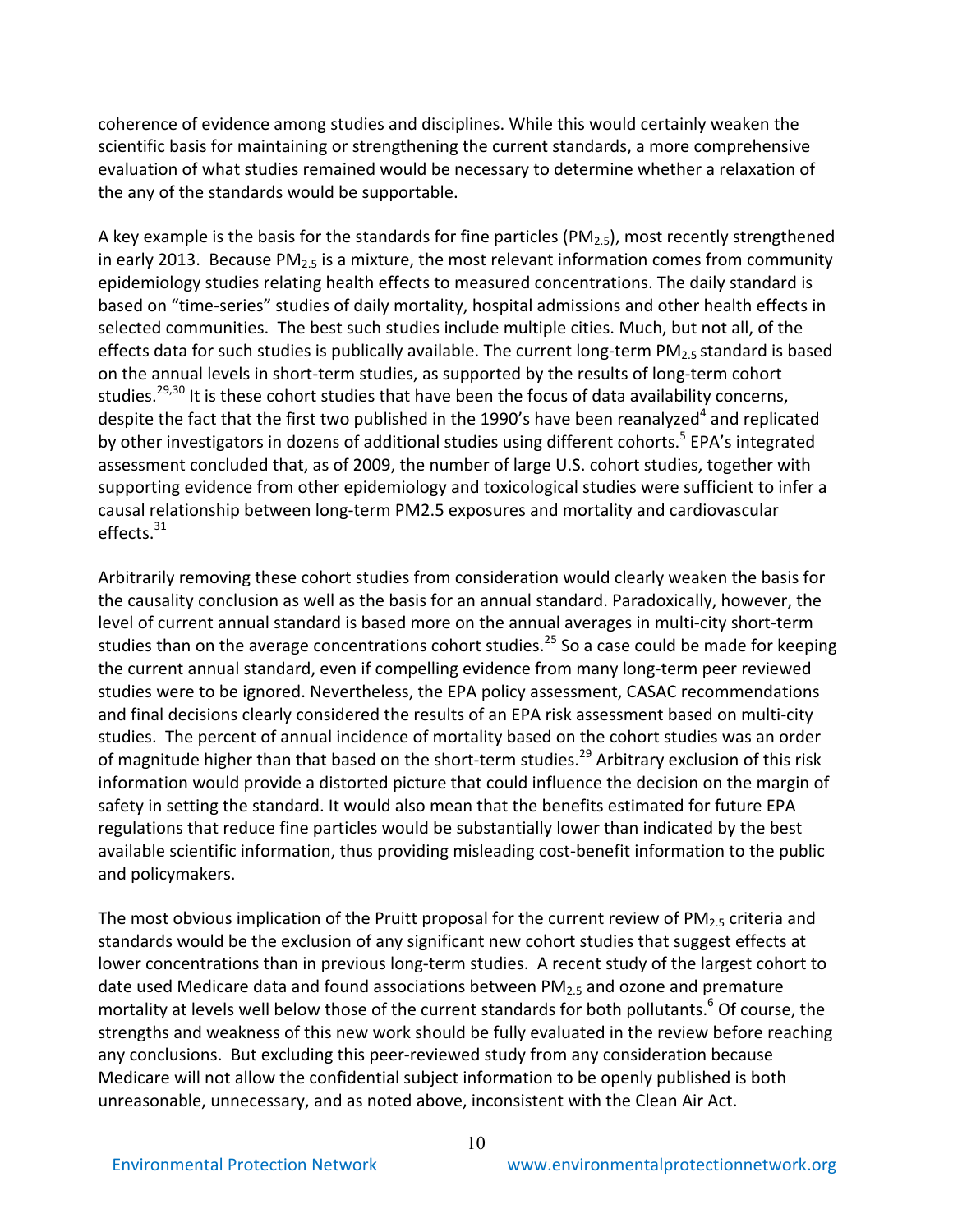## 6) Regulation of Hazardous Air Pollutants

EPA regulates certain hazardous air pollutants (HAPs) from both stationary and mobile sources. The EDGI assessment of legislation<sup>2</sup> noted above concluded that EPA's 2007 regulation of benzene from gasoline, passenger vehicles, and fuel containers would have been blocked by prescriptions on data availability and reproducibility. The act requires initial technology-based emissions standards for stationary sources of one or more pollutants from a list of over 180 HAPS. The act contains provisions for 'delisting' pollutants where petitioners show that "adequate data on the health and environmental effects of the substance to determine that emissions, ambient concentrations, bioaccumulation, or deposition of the substance may not reasonably be anticipated to cause any adverse effects to the human health or adverse environmental effects." Because hazard data for many of these can come from sources that include older studies or confidential business or personal health information, it is possible that the requirement to exclude studies where raw data are not available might lead to delisting decisions that might either prevent an appropriate delisting, or give a decision-maker the latitude to delist a pollutant on the basis that no evidence of effects exists in studies passing the transparency or reproducibility tests.

# 7) Regulations that address accidental release and restoration programs

The EDGI assessment<sup>2</sup> notes two kinds of EPA actions that would have been blocked by the illdefined requirement for "reproducibility": 1) Accidental release requirements for risk management programs under the Clean Air Act and 2) the restoration work plan and program to address the Exxon Valdez oil spill under the clean water and the Comprehensive Environmental Response, Compensation, and Liability Act (Superfund). Both actions gather and use environmental data on the damages resulting from unique events that could not be reasonably reproduced.

# A science- based approach for reanalysis and replication of the scientific studies used in *regulations:* how EPA used the Harvard six city<sup>27</sup> and ACS<sup>28</sup> studies in the PM NAAQS

The Pruitt plan would ignore both the available approaches embraced by the scientific community and the record of past EPA assessments, which reveal alternative methods for ensuring the credibility of potentially useful scientific studies. These include both reanalysis by competent third party investigators and replication of studies using different data sets and conducted by different researchers. This is exactly the approach followed for the two long-term epidemiology studies on fine particle and mortality,<sup>32,33</sup> where the availability of underlying health data became an issue in the 1990s. Contrary to some characterizations, the fact that high daily levels of particles from coal combustion could increase mortality and illness was well established through episode studies in the U.S. and Great Britain in the 1950's and 60's. The sixcity study appeared in 1993 and was among the first long-term studies that had sufficient medical and lifestyle data to address potential confounding and had access to direct measurements of fine particles. However, the number of cities and subjects were limited. To check their findings, the investigators obtained a second detailed health data set that included many more cities and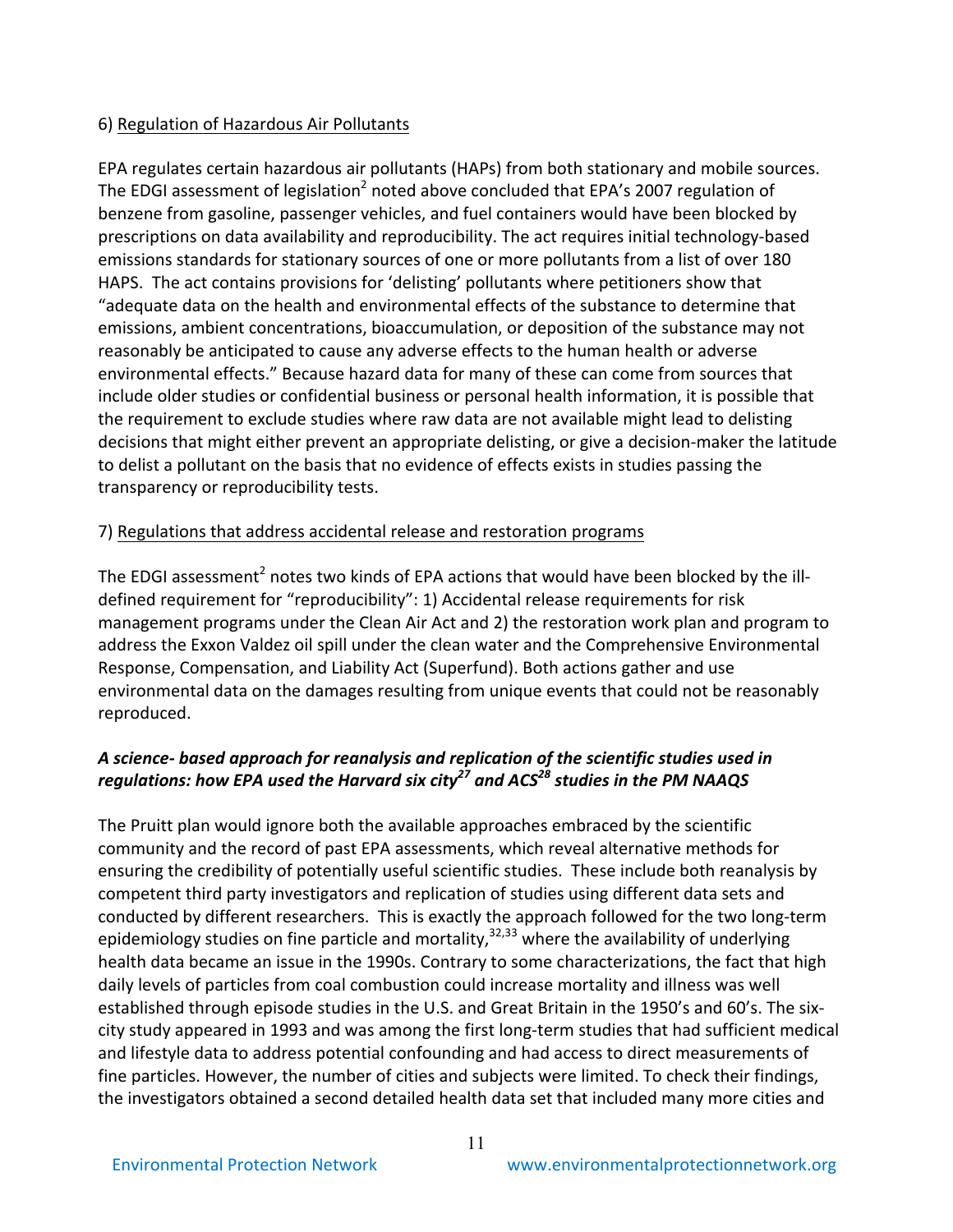participants and published the "ACS" study in 1995, which found a similar relationship between fine particles and mortality.

As noted above, in developing scientific criteria for standards, EPA considers the broad range of relevant peer reviewed literature and identifies the relative strengths, weaknesses, and uncertainties of particular studies in terms of their potential use in regulatory decision-making and risk assessment. These EPA assessments are themselves reviewed by a panel of external science advisors, selected for their recognized expertise and experience in one or more of the relevant disciplines. With the approval of its science advisors, in 1996 EPA included the ACS study in a provisional staff risk assessment. Ultimately, EPA placed limited reliance on these studies in setting the level for the PM<sub>2.5</sub> standard in 1997. Instead, the level of the annual standard was based mainly on annual levels in daily mortality study cities.<sup>34</sup>

Some groups raised concerns about gaining access to the data in public comments as well as in subsequent lawsuits. As discussed elsewhere, $35$  the court later upheld EPA's consideration and use of the studies as published in the peer-reviewed literature. The investigators and the ACS had refused to release the in general due to privacy concerns regarding the subjects' lifestyle, medical data and location. Given the concerns over the need for reanalysis, however, the investigators solicited the help of the Health Effects Institute (HEI), which is jointly funded by EPA and industry. Harvard and the ACS agreed to make the data and methodology available to experienced independent third party investigators for reanalysis, who would be chosen and managed by HEI. The reanalysis of both studies was successful and published in 2000.<sup>36</sup> The HEI report conclusion stated: "Overall, the reanalyses assured the quality of the original data, replicated the original results and tested those results against alternative risk models and analytic approaches without substantively altering the original findings of an association between indicators of particulate matter air pollution and mortality." $4$ 

In subsequent years, both Harvard and ACS continued to collect new data and eventually published new studies that included more years of data. The Harvard group found that the reduction in PM<sub>2.5</sub> from air pollution controls was accompanied by a reduction in mortality risk. In general, these updated studies produce results that are consistent with the earlier studies, and the more recent and complete versions have been used in EPA risk and benefit assessments.

More importantly, in the intervening years different investigators have published dozens of peer reviewed long-term studies that essentially replicate the findings from the original and more recent Harvard and ACS studies using different data sets from the U.S. and other countries.<sup>5</sup> These replications provide strong evidence of a significant and causal relationship between protracted exposures to fine particles and premature death. As noted above, one of the most recent of these used a Medicare data base to show a similar level of risk that continues even when excluding all PM data above the level of the current standard.<sup>6</sup> Significantly, these data are available for any research group that can guarantee confidentiality of the personal information. Yet even this powerful new study could not even be evaluated under the Pruitt proposal. Why isn't limited availability to qualified researchers who will guarantee confidentiality enough? There is a better way that is offered by science, and it is conducting further investigations and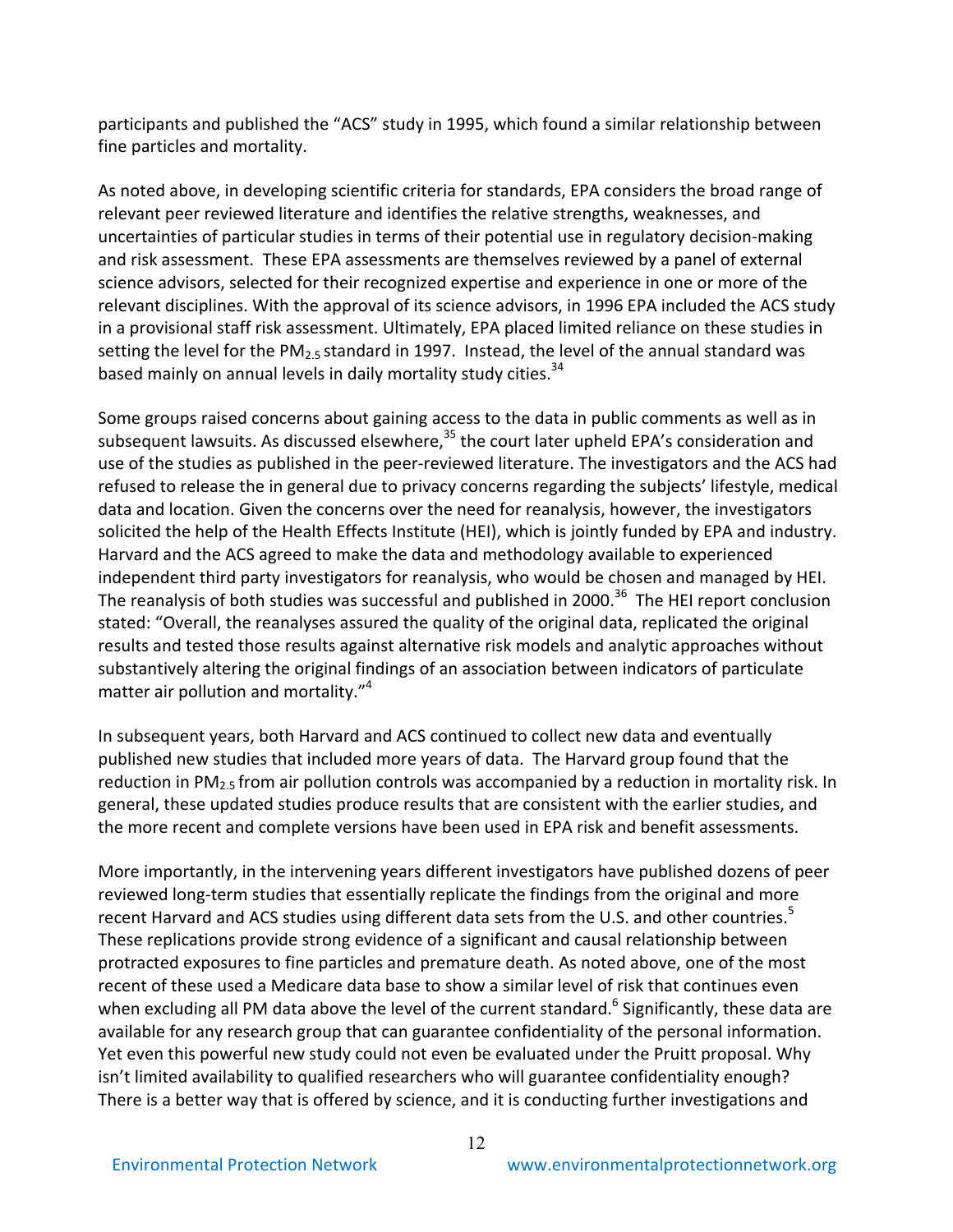advancing our understanding. Increasing transparency in all of science is a desirable goal. Pruitt's policy would ignore the many layers of oversight that are already in place and make it more difficult to use environmental science results in policymaking. Thus instead of achieving improved transparency at the agency, Pruitt's policy undermines the very ability of his staff to use the best available science to meet the EPA's mission of protecting public health and the environment.

#### **For Further information:**

Contact John Bachmann at Johnbachmann@bellsouth.net or (919) 619-0769 or Bonnie Bellow at press@environmentalprotectionnetwork.org or (202) 656-6229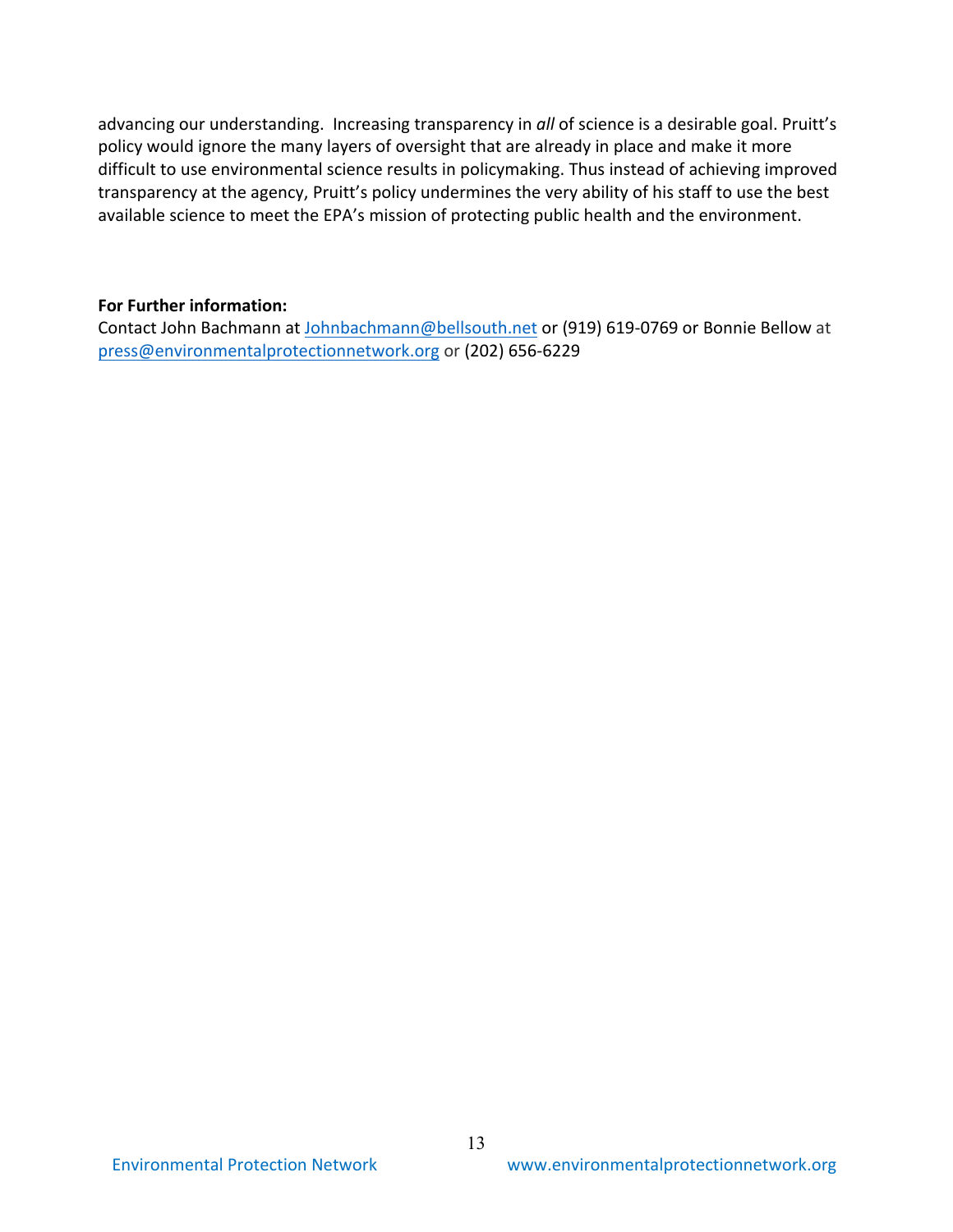#### *References*

- $2$  Environmental Data and Governance Initiative (EDGI). Public Protections Under Threat at the EPA. Examining Safeguards and Programs that would have been blocked by H.R. 1430. March 2017.
- https://envirodatagov.org/wp-content/uploads/2017/03/Public-Protections-under-Threat-at-the-EPA.pdf<br><sup>3</sup> Based on EPA Regulatory Impact Analyses for eight regulations related to reducing fine particles to help meet the air quality standards and reduce risk. These include:

1) EPA. 2012. Total benefits and costs from EPA analyses of 5 major regulations. See: Benefits and Costs of Five Important Clean Air Rules in 2030. http://www.epa.gov/sites/production/files/2015-05/documents/2030annualbenefits.pdf

2) Regulatory Impact Analysis (RIA)for the final Transport Rule: Regulatory Impact Analysis for the Federal Implementation Plans to Reduce Interstate Transport of Fine Particulate Matter and Ozone in 27 States; U.S. EPA Office of Air and Radiation June 2011. Docket ID No. EPA-HQ-OAR-2009-0491

https://www.epa.gov/sites/production/files/2017-07/documents/epa-hq-oar-2009-0491-4547.pdf EPA-452/R-11-011. December 2011. Regulatory Impact Analysis for the Final Mercury and Air Toxics Standards. U.S. Environmental Protection Agency. Office of Air Quality Planning and Standards. Health and Environmental Impacts Division. Research Triangle Park, NC https://www.epa.gov/mats/regulatoryactions-final-mercury-and-air-toxics-standards-mats-power-plants

3) EPA-452/R-12-005 December 2012. Regulatory Impact Analysis for the Final Revisions to the National Ambient Air Quality Standards for Particulate Matter. U.S. Environmental Protection Agency Office of Air Quality Planning and Standards Health and Environmental Impacts Division Research Triangle Park, NC 27711 https://www3.epa.gov/ttn/ecas/regdata/RIAs/finalria.pdf

 $4$ Krewski, D., Burnett, R.T., Goldberg, M. Hoover, K., Siemiatycki, J., Jerrett, M., Abrahamowicz, M. and White, W. H. 2000. "Investigators' report". In *Reanalysis of the Harvard Six Cities Study and the American Cancer Society Study of particulate air pollution and mortality. Special report, 7-244. Cambridge, MA: Health Effects Institute.* https://www.healtheffects.org/publication/reanalysis-harvard-six-cities-study-and-american-cancer-society-study-

<sup>5</sup> Summary cites for 31 studies replicating earlier PM<sub>2.5</sub> Prospective Cohort studies in many other cohorts including: German Women: Gehring et al. Epi, 2006

Women's Health Initiative: Miller et al. *NEJM*, 2007 Netherlands: Beelen et al. *EHP,* 2008 U.S. Medicare: Zeger et al. *EHP*, 2008 Nurses Health Study: Puett et al. *EHP*, 2009 Health Professionals: Puett et al. *EHP*, 2011 U.S. Truckers: Hart et al. AJRCCM, 2011 California Teachers: Lipsett et al. AJRCCM, 2011 Vancouver: Gan et al. EHP, 2011 China: Cao et al. J Hazard Mater. 2011 China: Zhang et al. PLoS One, 2012 Canadian: Crouse et al. *EHP*, 2012 New Zealand: Hales et al. J Epi Com Health, 2012 Rome: Cesaroni et al. *EHP*, 2013 National English: Carey et al. AJRCCM, 2013 22 European: Beelen et al Lancet, 2014 Ag. Health Study: Weichenthal et al. EHP 2014 Canadian Women : Villeneuve et al. Epi. 2015 CanCHEC (Canadian): Crouse et al. EHP 2015 Nurses Health: Hart et al. Environ Health 2015

 $1$  EPA Administrator Pruitt Proposes Rule to Strenghten Science Used In EPA Regulations. April 24, 2018. https://www.epa.gov/newsreleases/epa-administrator-pruitt-proposes-rule-strengthen-science-used-eparegulations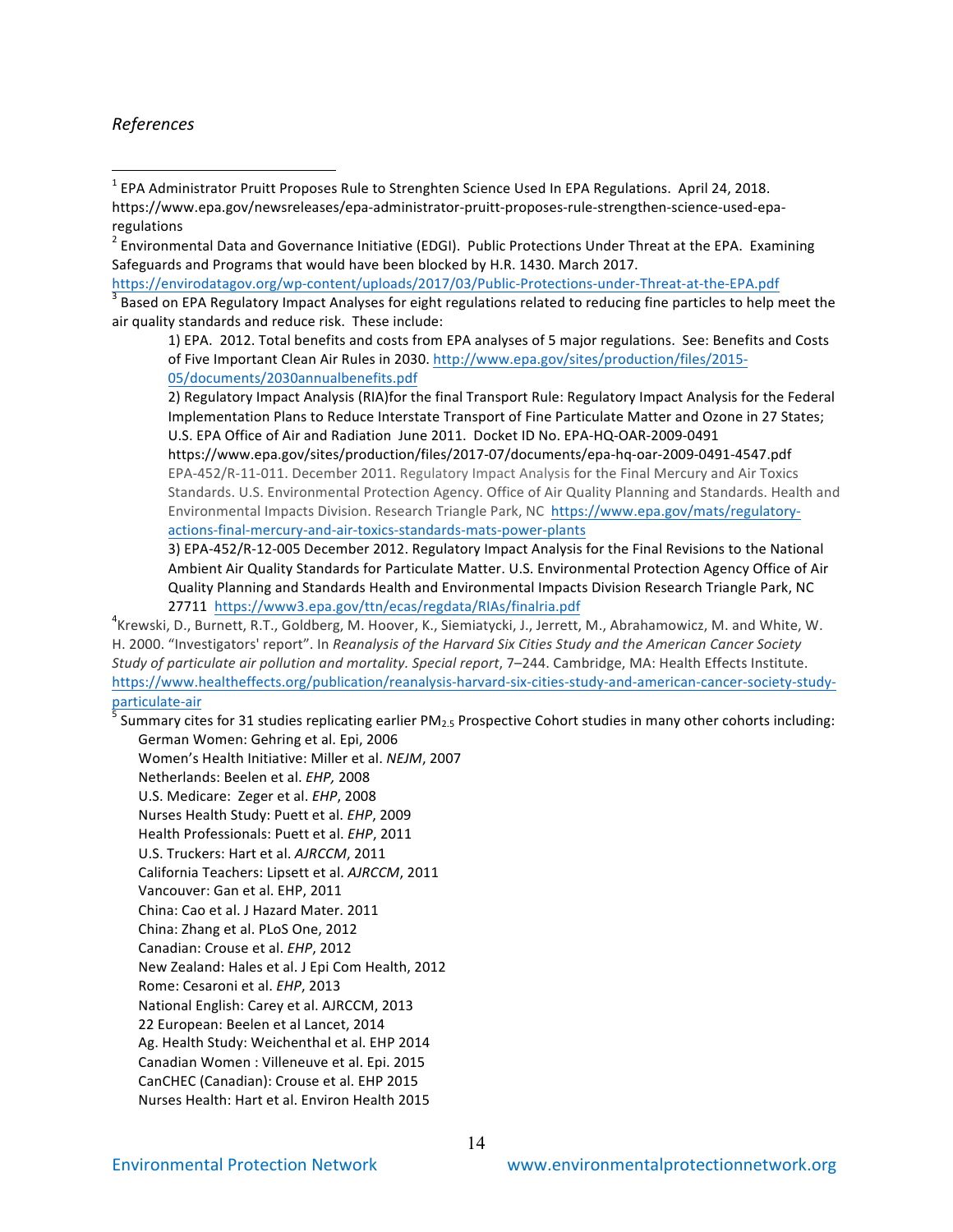Elderly Hong Kong: Wong et al. EHP 2015 Taiwan: Tseng et al. BMC Public Health 2015 Dutch (DUELS): Fischer et al. EHP 2015 France: Bentayeb et al. Environ Int. 2015 Canadian Com. Health: Pinault et al. EH 2016 U.S. Medicare: Kioumourtzoglou et al. *EHP*, 2016 NIH-AARP Diet and Health: Thurston et al. EHP, 2016 U.S. Medicare: Di et al. *NEJM*, 2017 Chinese Male: Yin et al. EHP, 2017 U.S. NHIS: Pope et al. AQ&AH 2017

 $\overline{a}$ 

U.S. NHIS: Parker et al. Circulation 2018<br><sup>6</sup> Qian Di, Yan Wang, Antonella Zanobetti, Yun Wang, Petros Koutrakis, Christine Choirat, Francesca Dominici, Joel D. Schwartz. Air Pollution and Mortality in the Medicare Population. *New England Journal of Medicine*, 2017; 376 (26): 2513 DOI: 10.1056/NEJMoa1702747<br><sup>7</sup> E&E News, Pruitt Expected to Limit Science Used to Make EPA Pollution rules. March 16, 2018.

https://blog.ucsusa.org/gretchen-goldman/scott-pruitt-will-restrict-the-epas-use-of-legitimate-science 8 Schrenk, H.H.; Heimann, H.; Clayton, G.D.; Gafafer, W.M.; Wexler, H. 1949. Air Pollution in Donora PA,

Epidemiology of the Unusual Smog Episode of October 1948; Public Health Bull 306; U.S. Government Printing Office: Washington, DC.

 $9$  Pope CA, 3rd, Rodermund DL, Gee MM. Mortality effects of a copper smelter strike and reduced ambient sulfate particulate matter air pollution. Environ Health Perspect. 2007;115:679–83.

<sup>10</sup> Zhang J, Zhu T, Kipen H, et al. Cardiorespiratory biomarker responses in healthy young adults to drastic air<br>quality changes surrounding the 2008 Beijing Olympics. Res Rep Health Eff Inst. 2013:5–174.

Wolfe, D.A. (1996). Fate and toxicity of spilled oil from the Exxon Valdez. Subtidal study number 4. Exxon Valdez oil spill, state/federal natural resource damage assessment final report . United States, https://www.osti.gov/scitech/biblio/426717

<sup>12</sup> AAAS Letter to Kevin McCarthy. March 28,1977. https://mcmprodaaas.s3.amazonaws.com/s3fspublic/HR%201430%20HONEST%20Act%20Multisociety%20Letter%20of%20Concern.pdf

 $^{13}$  EPA chief Scott Pruitt tells coal miners he will repeal power plant rule Tuesday: 'The war against coal is over'. Washington Post. October 9, 2017. https://www.washingtonpost.com/news/energy-

environment/wp/2017/10/09/pruitt-tells-coal-miners-he-will-repeal-power-plan-rule-tuesday-the-war-on-coal-isover/?utm\_term=.0f4a742dddb5

<u>00er, Edin Cenn. Island Eugene and</u><br><sup>14</sup> Congressional Budget Office, H.R. 1030, Secret Science Reform Act of 2015,

https://www.cbo.gov/publication/50025<br><sup>15</sup> Congressional Budget Office, H.R. 1430, Honest and Open New EPA Science Treatment Act of 2017.

https://www.cbo.gov/system/files/115th-congress-2017-2018/costestimate/hr1430.pdf<br><sup>16</sup>CBO Questions for EPA regarding H.R. xxx, the HONEST Act of 2017. .

https://www.scribd.com/document/344731162/EPA-analysis-of-Honest-Act-to-CBO Uploaded by Marketplace (see https://www.marketplace.org/2017/04/10/sustainability/honest-act-seen-critics-undercutting-epa-s-usescience April 10, 2017), who verified its origin with two current EPA staff.

https://www.ncbi.nlm.nih.gov/pmc/articles/PMC1257652/

https://ajph.aphapublications.org/doi/pdfplus/10.2105/AJPH.86.10.1416

 $17$  Key Federal Programs to Reduce Childhood Lead Exposures and Eliminate Associated Health Impacts, Figure 1, Lead poisoning prevention policies have reduced population blood levels,

https://ptfceh.niehs.nih.gov/features/assets/files/key\_federal\_programs\_to\_reduce\_childhood\_lead\_exposures\_a nd eliminate associated health impactspresidents 508.pdf

<sup>18</sup> RISK ANALYSIS TO SUPPORT STANDARDS FOR LEAD IN PAINT, DUST, AND SOIL: SUPPLEMENTAL REPORT (EPA 747-R-00-004) December 2000

https://www.epa.gov/lead/hazard-standard-risk-analysis-supplement-tsca-section-403<br><sup>19</sup> Cites for Lead Meta-analyses: Low-level lead exposure and children's IQ: a meta-analysis and search for a threshold, https://www.ncbi.nlm.nih.gov/pubmed/8162884;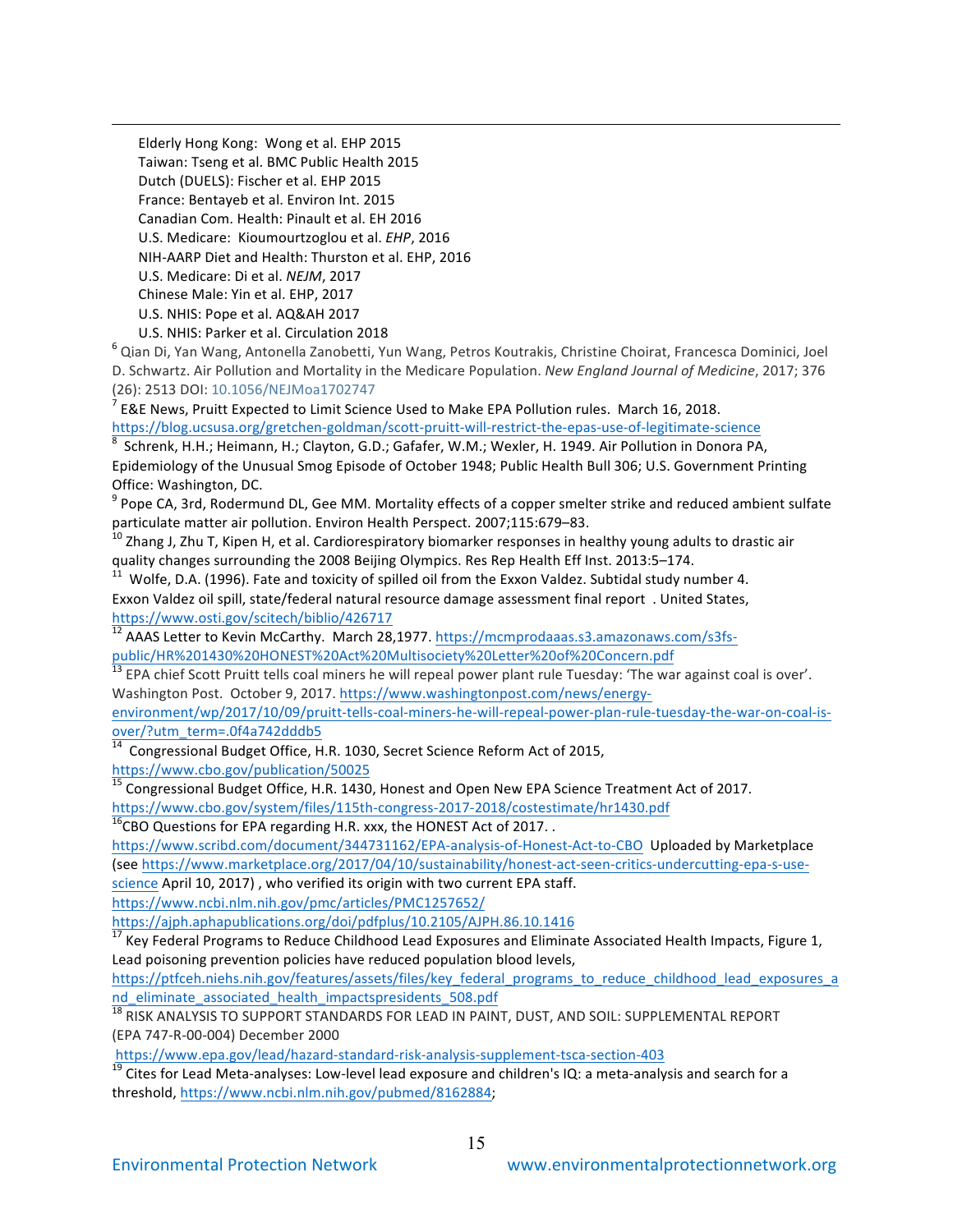Low-Level Environmental Lead Exposure and Children's Intellectual Function: An International Pooled Analysis, https://www.ncbi.nlm.nih.gov/pmc/articles/PMC1257652/

<sup>20</sup> CDC Response to Advisory Committee on Childhood Lead Poisoning Prevention Recommendations in "Low Level Lead Exposure Harms Children: A Renewed Call of Primary Prevention"

https://www.cdc.gov/nceh/lead/acclpp/cdc\_response\_lead\_exposure\_recs.pdf<br>
<sup>21</sup> https://www.cdc.gov/nceh/lead/acclpp/final\_document\_030712.pdf

 $\overline{a}$ 

 $22$  Cites for studies supporting methylmercury water quality criteria and fish advisories:

Myers, G.J., Marsh, D.O., Cox, C., et al. (1995) "A pilot neurodevelopmental study of Seychellois children following in utero exposure to methylmercury from a maternal fish diet." Neurotoxicology 16 (4), 629-638. Myers, G.J., Marsh, D.O., Davidson, P.W. (1995) "Main neurodevelopmental study of Seychellois children following in utero exposure to methylmercury from a maternal fish diet: outcome at six months." Neurotoxicology 16(4), 653-664.

Myers, G.J., Davidson, P.W., Cox, C., et al (1995) "Neurodevelopmental outcomes of Seychellois children sixtysix months after in utero exposure to methylmercury from a maternal fish diet: pilot study." Neurotoxicology 16(4), 639-652.

Davidson, P., Myers, G., Cox, C., et al (1995) "Longitudinal neurodevelopmental study of Seychellois children following in utero exposure to methylmercury from maternal fish ingestion: outcomes at 19 and 29 months." Neurotoxicology 16, 677-688.

Davison, P.W., Myers, G.J., Cox, C., et al. (1998) "Effects of prenatal and postnatal methylmercury exposure from fish consumption on neurodevelopment: outcomes at 66 months of age in the Seychelles child development study." Journal of American Medical Association 280, 701-707.

Grandiean, P., Weihe, P., White, R., et al. (1997) "Cognitive deficit in 7 year old children with prenatal exposure to methylmercury." Neurotoxicology Teratology 20,  $1 - 12$ .

Kjellstrom, T., Kennedy, P., Wallis, S., et al. (1986) "Physical and mental development of children with prenatal exposure to mercury from fish. Stage 1: Preliminary test at age 4." National Swedish Environmental Protection Board, Report 3080 (Solna, Sweden).

Kiellstrom, T., Kennedy, P., Wallis, S., et al (1989) "Physical and mental development of children with prenatal exposure to mercury from fish. Stage 2: Interviews and psychological tests at age 6." National Swedish

Environmental Protection Board, Report 3642 (Solna, Sweden).<br><sup>23</sup> Cites for studies supporting PCP water quality criteria and fish advisories:

Sinks, T., Steel, G., Smith, A.B., Watkins, K., Shults, R.A. (1992) "Mortality among workers exposed to polychlorinated biphenyls." American Journal of Epidemiology 136 (4), 389-398.

Bertazzi, P.A., Riboldi, L., Pesatori, A., Radice, L., Zocchetti, C. (1987) "Cancer mortality of capacitor manufacturing

workers." American Journal of Industrial Medicine 11, 165-176.<br><sup>24</sup> Dewailly, E., Ryan, J.J., Laliberte, C., Bruneau, S., Weber, J.P., Gingras, S., Carrier, G. (1994) "Exposure of remote<br>maritime populations to coplanar PC

<sup>25</sup> Cites for studies supporting arsenic drinking water standards and health advisories: Tseng, W.P. (1977) "Effects and dose-response relationships of skin cancer and blackfoot disease with arsenic." Environmental Health Perspectives 19, 109-119.

Tseng, W.P., Chu, H.M., How, S.W., Fong, J.M., Lin, C.S., and Yeh, S. (1968) "Prevalence of skin cancer in an endemic area of chronic arsenicism in Taiwan." Journal of National Cancer Institute 40 (3), 453-463. <sup>26</sup> Cites for studies supporting nitrate drinking water standards and health advisories:

Bosch, H.M., Rosefield, A.B., Huston, R., Shipman, H.R., and Woodward, F.L. (1950) "Methemoglobinemia and Minnesota well supplies." Journal of American Water Works Association 42, 161-170.

Walton, G. (1951) "Survey of literature relating to infant methemoglobinemia due to nitrate-contaminated water." American Journal of Public Health 41, 986-996.<br><sup>27</sup> Bachmann, J.D. (2007). Critical Review—Will the Circle Be Unbroken: a History of the U.S. NAAQS; *J. Air & Waste* 

*Manage. Assoc.,* 57, 652-697.<br><sup>28</sup> EPA (2012). Provisional Assessment of Recent Studies on Health Effects of Particulate Matter Exposures.

EPA/600R-12/056F. National Center for Environmental Assessment RTP Division. Office of Research and